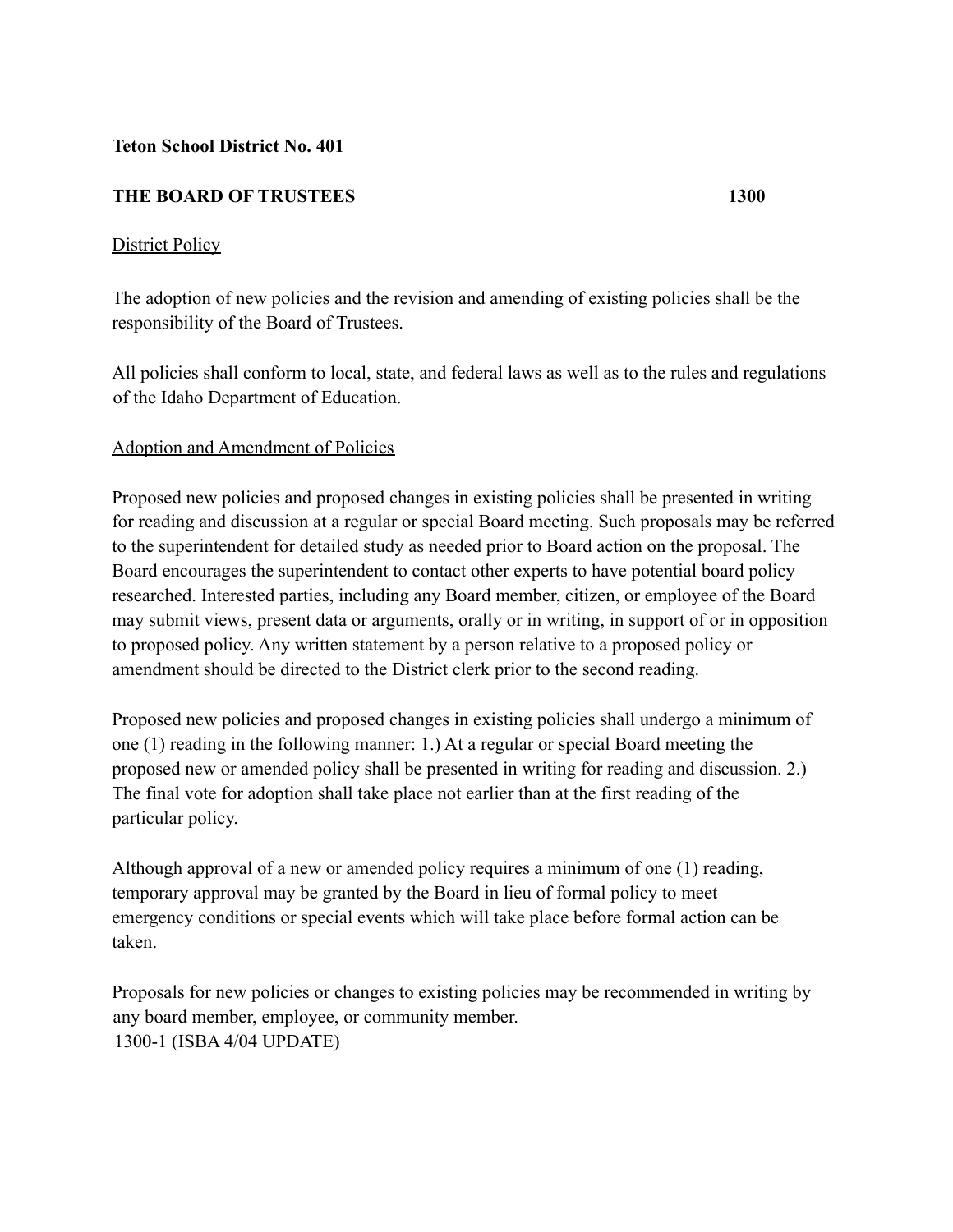Policies will be adopted and/or amended only by the affirmative vote of a majority of the members of the board when such action has been scheduled on the agenda of a regular or special meeting. All new or amended policies shall become effective upon adoption, unless a specific effective date is provided in the motion for adoption.

Policies as adopted or amended shall be made a part of the minutes of the meeting at which action was taken and shall also be included in the District's policy manual. Policies of the District shall be reviewed regularly by the Board every three years.

## Administration in Absence of Policy

In cases where action must be taken before the next board meeting and where the Board has provided no policies or guides for administrative actions, the superintendent shall have the power to act.

His/her decisions, however, shall be subject to review by action of the Board at its next regular meeting. In addition, it shall be the duty of the superintendent to inform the Board of such action and the need for policy.

## Suspension of Policies

Under circumstances which require a waiver of a policy, the policy may be suspended by a majority vote of the members present. In order to suspend a policy, all trustees must have received written notice of the meeting which included a proposal to suspend the policies with an explanation of the purpose of such proposed suspension. If such a proposal is not made in writing in advance of the meeting, the policies may only be suspended by a unanimous vote of all trustees present.

# Policy Committee

The adoption of new policies and the revision and amending of existing policies shall be the responsibility of the Board of Trustees. At the discretion of the Board, The Policy Committee may be utilized to provide feedback and suggest revisions to proposed policy. As per the TEA Master Agreement, a member of the Teachers Association assigned by the Association President, will be included on the Policy Committee. The Board shall be solely responsible to make the final decision regarding policy revision and approval.

The board, Board Chair, Superintendent and/or Designee shall identify any policy appropriate for review by the Policy Committee. The Policy Committee shall abide by open meeting laws and will provide the Board with recommendations and/or feedback regarding the identified policy.